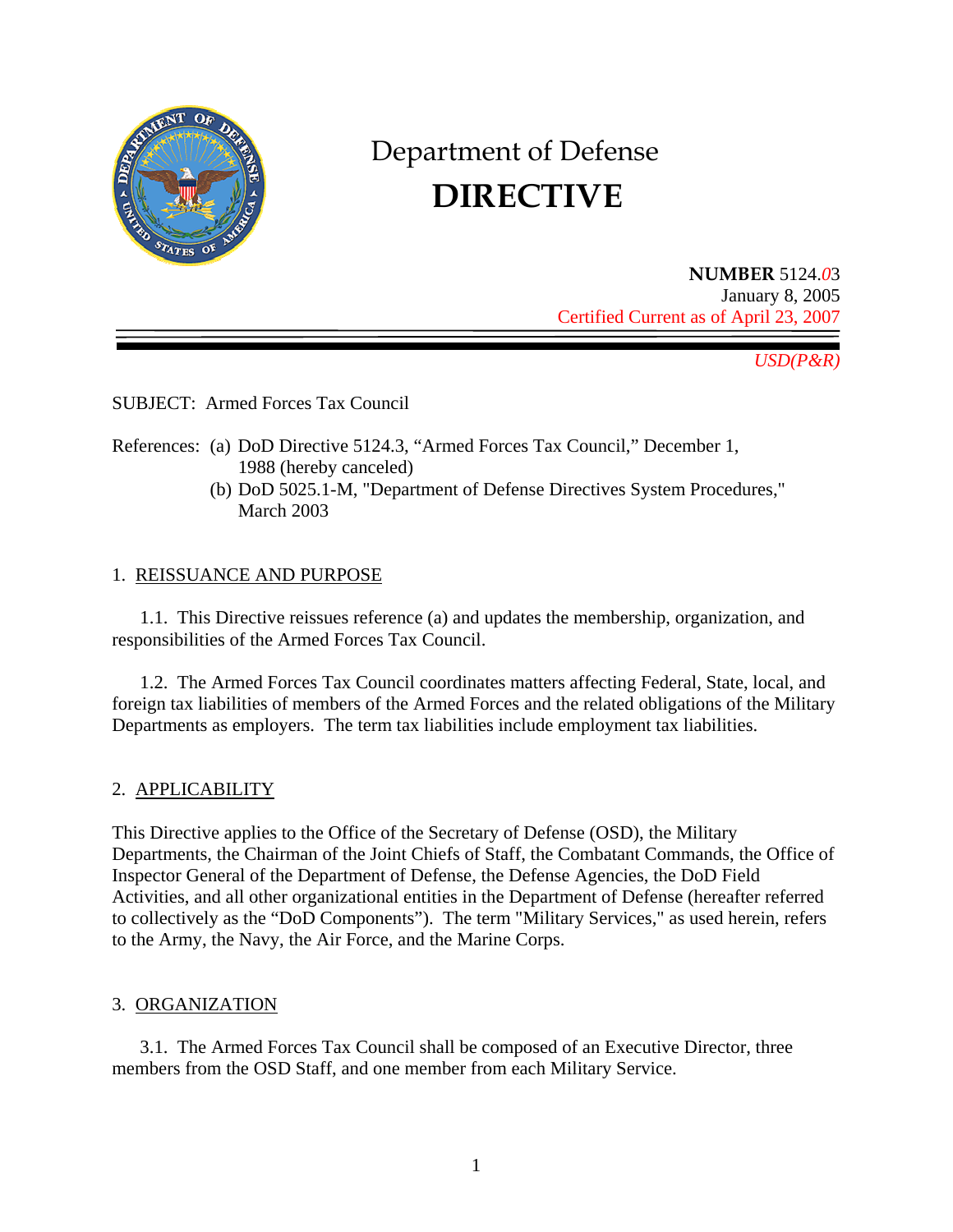3.2. The Executive Director shall be designated by the Principal Deputy Under Secretary of Defense (Personnel and Readiness) (PDUSD (P&R)). One Council member shall be designated by each of the following officials: the Under Secretary of Defense (Comptroller (USD(C)), the Assistant Secretary of Defense (Reserve Affairs) (ASD(RA)), and the General Counsel of the Department of Defense (GC, DoD). Council members from the Military Services shall be designated by the Secretary of the Military Department concerned.

### 4. RESPONSIBILITIES

4.1. The Principal Deputy Under Secretary of Defense for Personnel and Readiness, under the Under Secretary of Defense for Personnel and Readiness, shall:

4.1.1. Provide policy guidance and supervision of the Armed Forces Tax Council.

4.1.2. Designate the Executive Director of the Armed Forces Tax Council.

4.2. The Assistant Secretary of Defense for Reserve Affairs shall:

4.2.1. Review Council matters for their effect on the Reserve components and other matters within the authorities and responsibilities assigned in the ASD(RA) charter.

4.2.2. Designate a member of the Armed Forces Tax Council.

4.3. The Under Secretary of Defense (Comptroller) shall:

4.3.1. Review Council matters for their effect on fund control and payroll administration and other matters within the authorities and responsibilities assigned in the USD(C) charter.

4.3.2. Designate a member of the Armed Forces Tax Council.

4.4. The General Counsel of the Department of Defense shall:

4.4.1. Review Council matters for their compliance with the law and other matters within the authorities and responsibilities assigned in the GC, DoD charter.

4.4.2. Designate a member of the Armed Forces Tax Council.

4.5. The Secretaries of the Military Departments shall:

 4.5.1. Review Council matters for consistency with Military Department regulations, advise on the effects to the members of the Armed Forces and provide coordination as necessary.

4.5.2. Designate members, one for each Military Service, as members of the Armed Forces Tax Council.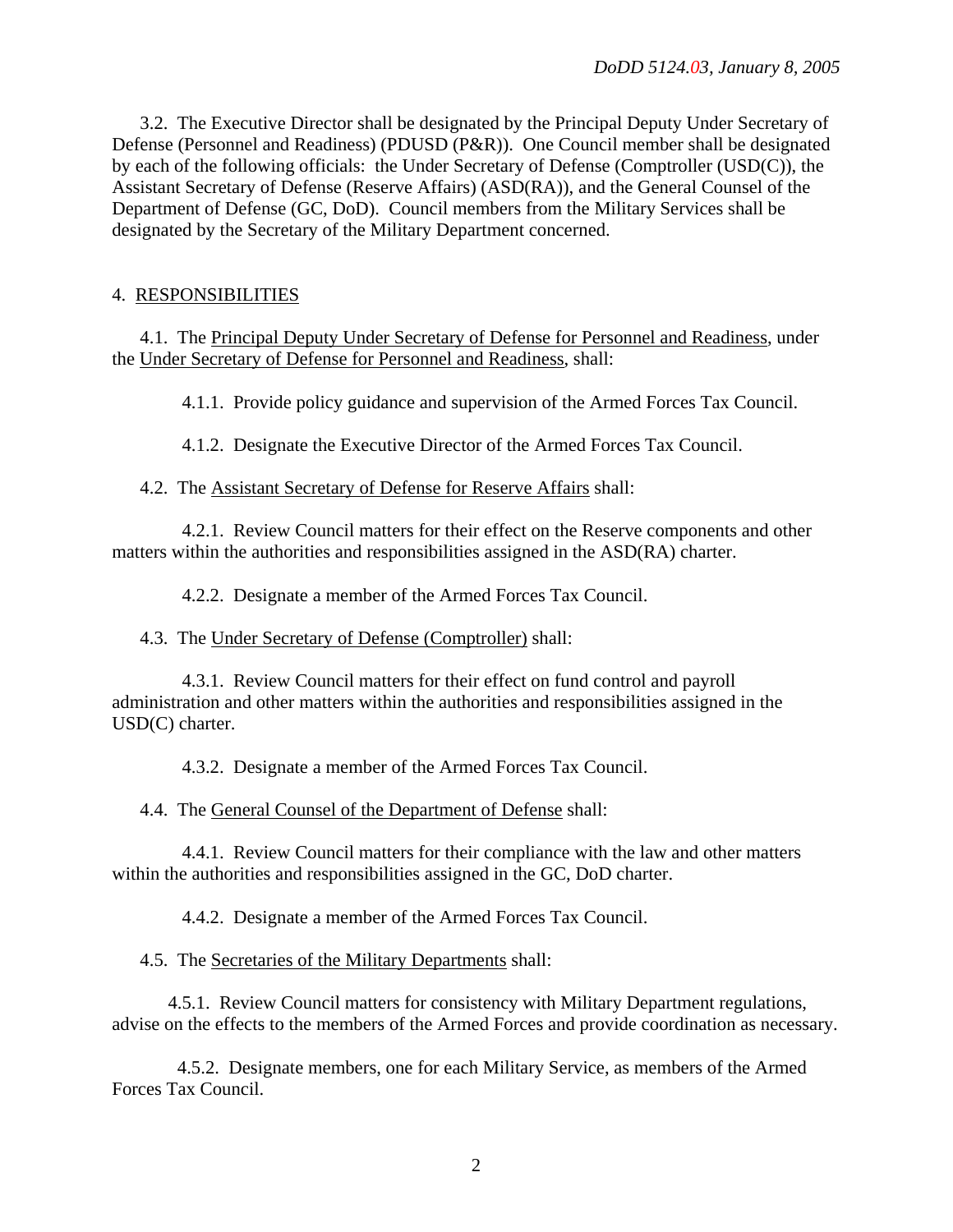4.6. The Armed Forces Tax Council shall:

4.6.1. Coordinate all tax matters affecting the military including:

4.6.1.1. Current and proposed DoD issuances authorized pursuant to DoD 5025.1-M (reference (b)) and Military Department regulations.

4.6.1.2. Requests for rulings and comments on regulations from the Department of Defense to the Treasury Department, the Internal Revenue Service, and the State taxation authorities.

4.6.1.3. Legislative proposals that affect the Federal and State tax obligations of members of the Armed Forces and related obligations of the Military Departments.

4.6.1.4. Requests for interpretations of tax laws, regulations, and rulings requested by DoD offices and Agencies.

4.6.1.5. Advice on matters related to tax policy as it affects members of the Armed Forces.

4.6.1.6. Liaison with Federal, State, and local tax authorities by DoD representatives.

4.6.2. Require concurrence from a majority of the Departments represented and a majority of representatives from the OSD for final Council action on matters identified in subparagraphs 4.5.1.1. through 4.5.1.5., above, subject to PDUSD (P&R) policy guidance and supervision.

4.6.3. Establish advisory groups, when necessary, to coordinate military tax matters in specific areas of Council responsibility. The Advisory groups shall include one member from the OSD appointed by the Executive Director of the Council and one member from each Military Service appointed by the Council member representing that Service.

4.7. The Executive Director, Armed Forces Tax Council shall execute Council actions and shall function as the principal advisor on all Council matters. In addition, the Executive Director shall:

4.7.1. Act independently on behalf of the Council on preliminary, routine, or minor Council matters not requiring concurrence from a majority, as indicated in subparagraph 4.5.2., above.

4.7.2. Ensure coordination of military tax matters with external DoD Agencies and offices.

4.7.3. Coordinate and assign responsibilities for specific Council matters among Council members.